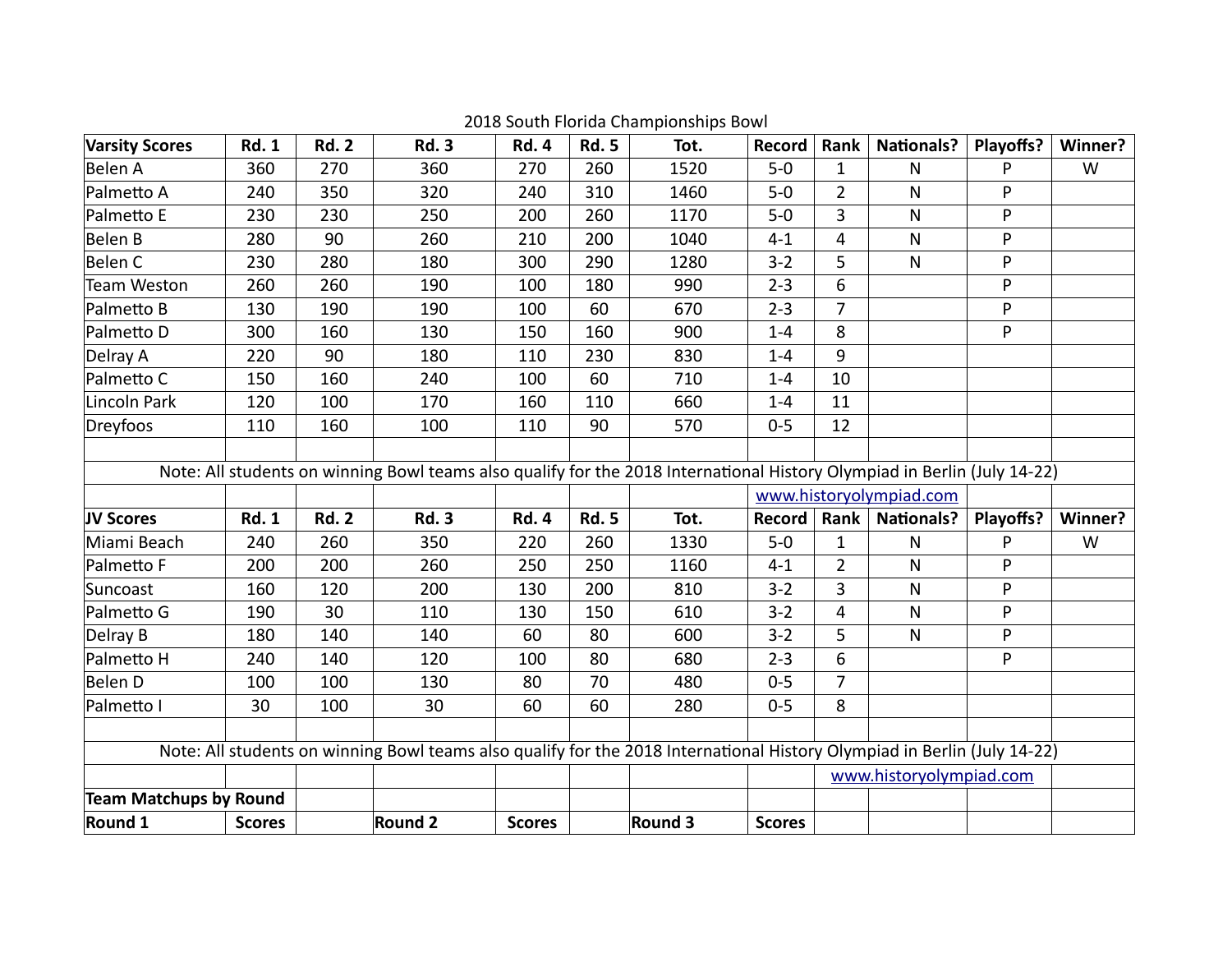| Miami Beach  | 240 | Palmetto H     | 140 | Miami Beach  | 350 |  |  |
|--------------|-----|----------------|-----|--------------|-----|--|--|
| Palmetto F   | 200 | Belen D        | 100 | Palmetto I   | 30  |  |  |
|              |     |                |     |              |     |  |  |
| Delray B     | 180 | Weston         | 260 | Palmetto E   | 250 |  |  |
| Suncoast     | 160 | Lincoln Park   | 100 | Weston       | 190 |  |  |
|              |     |                |     |              |     |  |  |
| Belen B      | 280 | Palmetto A     | 350 | Palmetto B   | 190 |  |  |
| Palmetto C   | 150 | Delray A       | 90  | Lincoln Park | 170 |  |  |
|              |     |                |     |              |     |  |  |
| Belen A      | 360 | <b>Belen C</b> | 280 | Palmetto C   | 240 |  |  |
| Palmetto B   | 130 | Belen B        | 90  | Dreyfoos     | 100 |  |  |
| Palmetto G   | 190 | Delray B       | 140 | Palmetto A   | 320 |  |  |
| Belen D      | 100 | Palmetto I     | 100 | Palmetto D   | 130 |  |  |
|              |     |                |     |              |     |  |  |
| Palmetto E   | 230 | Palmetto B     | 190 | Suncoast     | 200 |  |  |
| Delray A     | 220 | Dreyfoos       | 160 | Palmetto G   | 110 |  |  |
|              |     |                |     |              |     |  |  |
| Palmetto H   | 240 | Palmetto E     | 230 | Belen B      | 260 |  |  |
| Palmetto I   | 30  | Palmetto D     | 160 | Delray A     | 180 |  |  |
|              |     |                |     |              |     |  |  |
| Weston       | 260 | <b>Belen A</b> | 270 | Belen A      | 360 |  |  |
| Dreyfoos     | 110 | Palmetto C     | 160 | Belen C      | 180 |  |  |
| Palmetto D   | 300 | Miami Beach    | 260 | Palmetto F   | 260 |  |  |
| Lincoln Park | 120 | Suncoast       | 120 | Palmetto H   | 120 |  |  |
|              |     |                |     |              |     |  |  |
| Palmetto A   | 240 | Palmetto F     | 200 | Delray B     | 140 |  |  |
| Belen C      | 230 | Palmetto G     | 30  | Belen D      | 130 |  |  |
|              |     |                |     |              |     |  |  |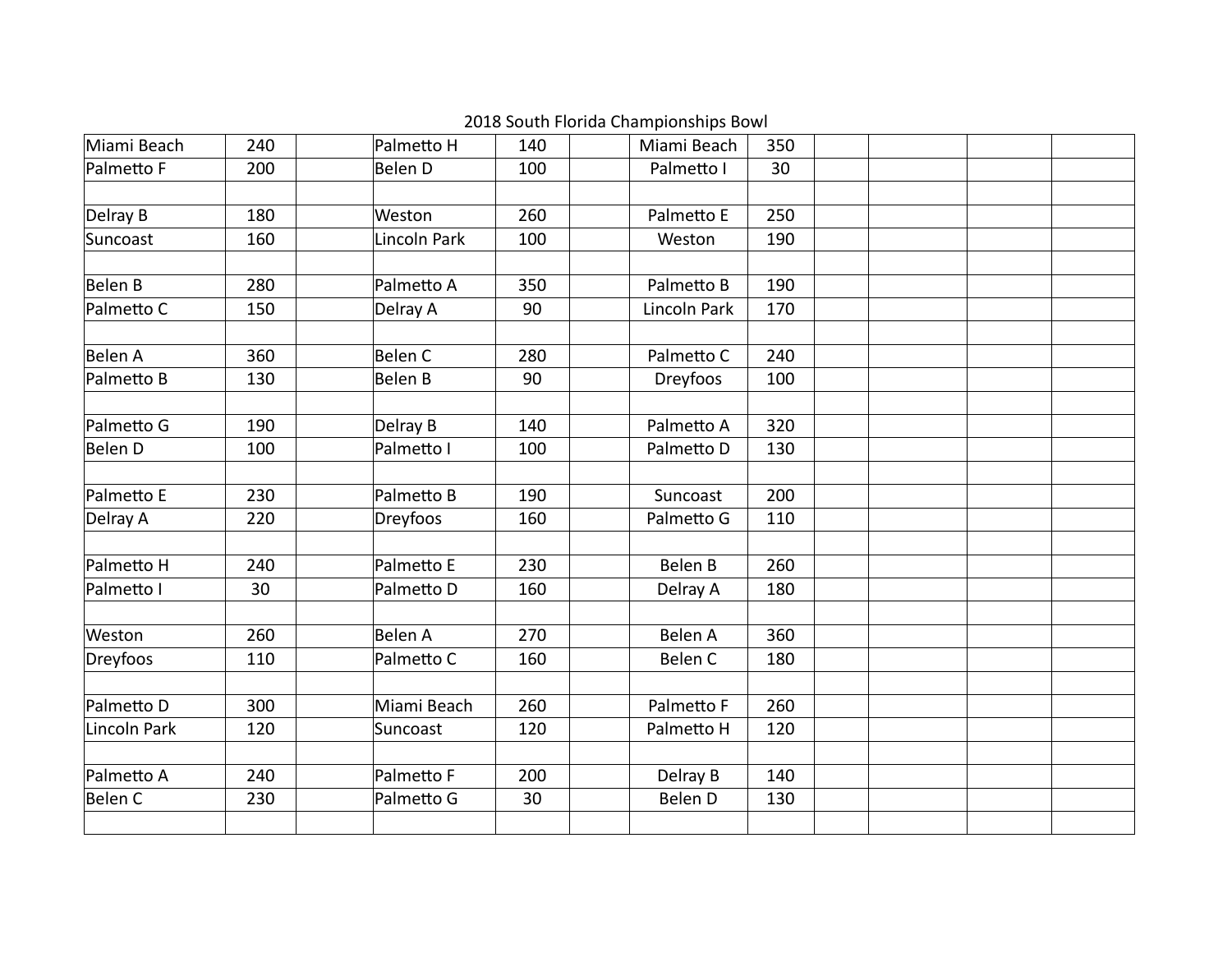| Round 4      | <b>Scores</b> | Round 5        | <b>Scores</b> |  |  |  |
|--------------|---------------|----------------|---------------|--|--|--|
| Palmetto G   | 130           | <b>Belen B</b> | 200           |  |  |  |
| Palmetto I   | 60            | Weston         | 180           |  |  |  |
|              |               |                |               |  |  |  |
| Palmetto E   | 200           | Belen C        | 290           |  |  |  |
| Palmetto B   | 100           | Lincoln Park   | 110           |  |  |  |
| Lincoln Park | 160           | Delray A       | 230           |  |  |  |
| Palmetto C   | 100           | Dreyfoos       | 90            |  |  |  |
|              |               |                |               |  |  |  |
| Palmetto A   | 240           | Palmetto E     | 260           |  |  |  |
| Weston       | 100           | Palmetto C     | 60            |  |  |  |
|              |               |                |               |  |  |  |
| Miami Beach  | 220           | Palmetto G     | 150           |  |  |  |
| Belen D      | 80            | Delray B       | 80            |  |  |  |
|              |               |                |               |  |  |  |
| Belen B      | 210           | Palmetto A     | 310           |  |  |  |
| Palmetto D   | 150           | Palmetto B     | 60            |  |  |  |
| Palmetto F   | 250           | <b>Belen A</b> | 260           |  |  |  |
|              |               |                |               |  |  |  |
| Delray B     | 60            | Palmetto D     | 160           |  |  |  |
| Suncoast     | 130           | Palmetto F     | 250           |  |  |  |
| Palmetto H   | 100           | Belen D        | 70            |  |  |  |
|              |               |                |               |  |  |  |
| Belen A      | 270           | Suncoast       | 200           |  |  |  |
| Delray A     | 110           | Palmetto I     | 60            |  |  |  |
|              |               |                |               |  |  |  |
| Belen C      | 300           | Miami Beach    | 260           |  |  |  |
| Dreyfoos     | 110           | Palmetto H     | 80            |  |  |  |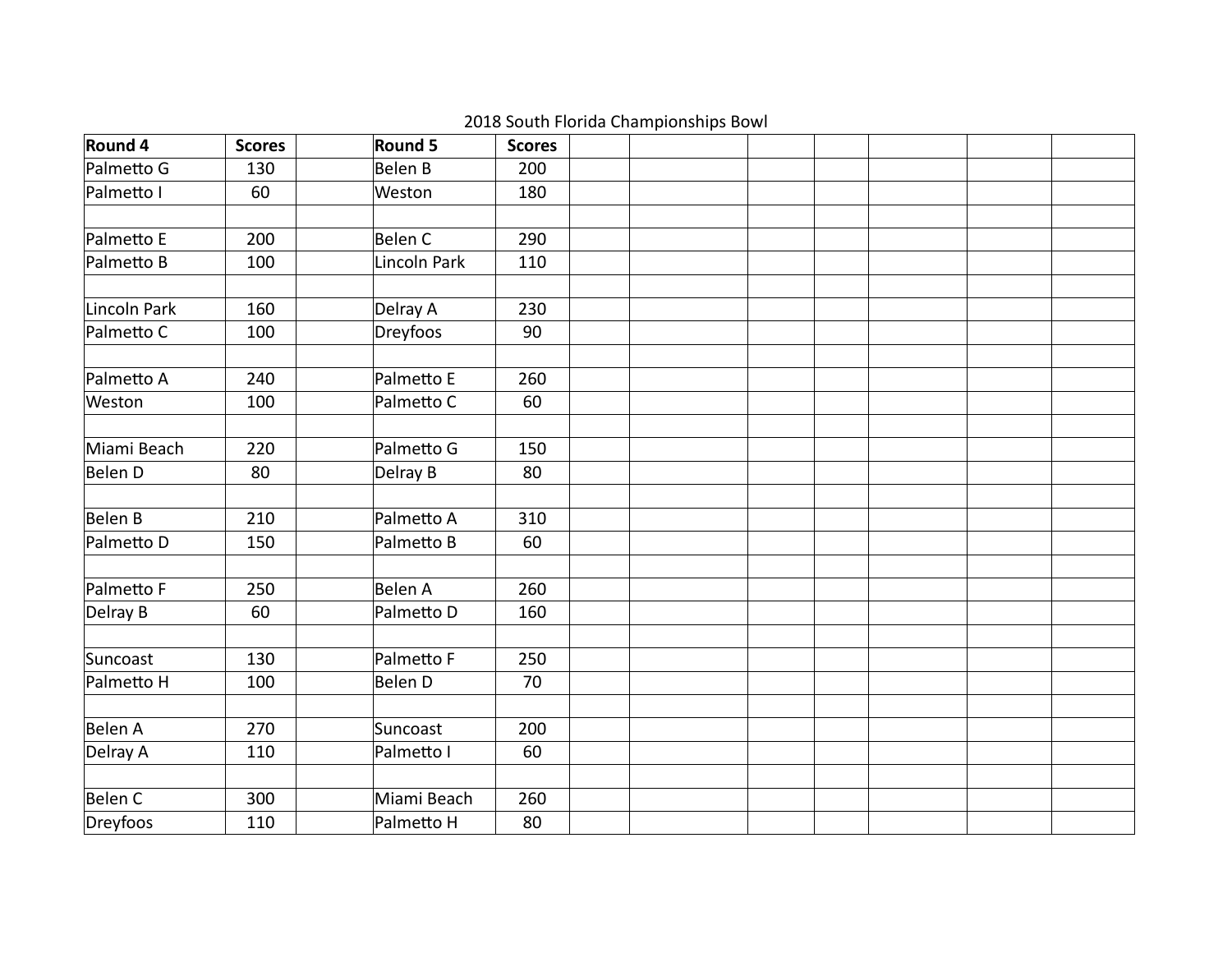| <b>Final Rounds</b> |           |             |           |           |               |  |  |  |
|---------------------|-----------|-------------|-----------|-----------|---------------|--|--|--|
| Quarterfinal 1      | 1st $1/4$ | 2nd $1/4$   | 3rd $1/4$ | 4th $1/4$ | <b>Totals</b> |  |  |  |
| (5) Belen C         | 60        | 80          | 40        | 20        | 200           |  |  |  |
| (4) Belen B         | 30        | $\mathbf 0$ | 50        | 30        | 110           |  |  |  |
|                     |           |             |           |           |               |  |  |  |
| Quarterfinal 2      | 1st $1/4$ | 2nd $1/4$   | 3rd $1/4$ | 4th $1/4$ | <b>Totals</b> |  |  |  |
| (2) Palmetto A      | 70        | 80          | 60        | 20        | 230           |  |  |  |
| (7) Palmetto B      | 0         | 20          | 40        | 40        | 100           |  |  |  |
|                     |           |             |           |           |               |  |  |  |
| Quarterfinal 3      | 1st $1/4$ | 2nd $1/4$   | 3rd $1/4$ | 4th $1/4$ | <b>Totals</b> |  |  |  |
| $(1)$ Belen A       | 70        | 70          | 70        | 60        | 270           |  |  |  |
| (8) Palmetto D      | 20        | 30          | 50        | 20        | 120           |  |  |  |
|                     |           |             |           |           |               |  |  |  |
| Quarterfinal 4      | 1st $1/4$ | 2nd $1/4$   | 3rd $1/4$ | 4th $1/4$ | <b>Totals</b> |  |  |  |
| (3) Palmetto E      | 50        | 30          | 60        | 50        | 190           |  |  |  |
| (6) Weston          | 40        | 40          | 40        | 0         | 120           |  |  |  |
|                     |           |             |           |           |               |  |  |  |
| Semifinal 1         | 1st $1/4$ | 2nd $1/4$   | 3rd $1/4$ | 4th $1/4$ | <b>Totals</b> |  |  |  |
| (1) Belen A         | 50        | 30          | 50        | 70        | 200           |  |  |  |
| (5) Belen C         | 30        | 60          | 60        | 20        | 170           |  |  |  |
|                     |           |             |           |           |               |  |  |  |
| Semifinal 2         | 1st $1/4$ | 2nd $1/4$   | 3rd $1/4$ | 4th $1/4$ | <b>Totals</b> |  |  |  |
| (2) Palmetto A      | 60        | 40          | 50        | 20        | 170           |  |  |  |
| (3) Palmetto E      | 20        | 30          | 50        | 40        | 140           |  |  |  |
|                     |           |             |           |           |               |  |  |  |
| Final               | 1st $1/4$ | 2nd $1/4$   | 3rd $1/4$ | 4th $1/4$ | <b>Totals</b> |  |  |  |
| (1) Belen A         | 60        | 70          | 60        | 60        | 250           |  |  |  |
| (2) Palmetto A      | 10        | 40          | 60        | 30        | 140           |  |  |  |
|                     |           |             |           |           |               |  |  |  |